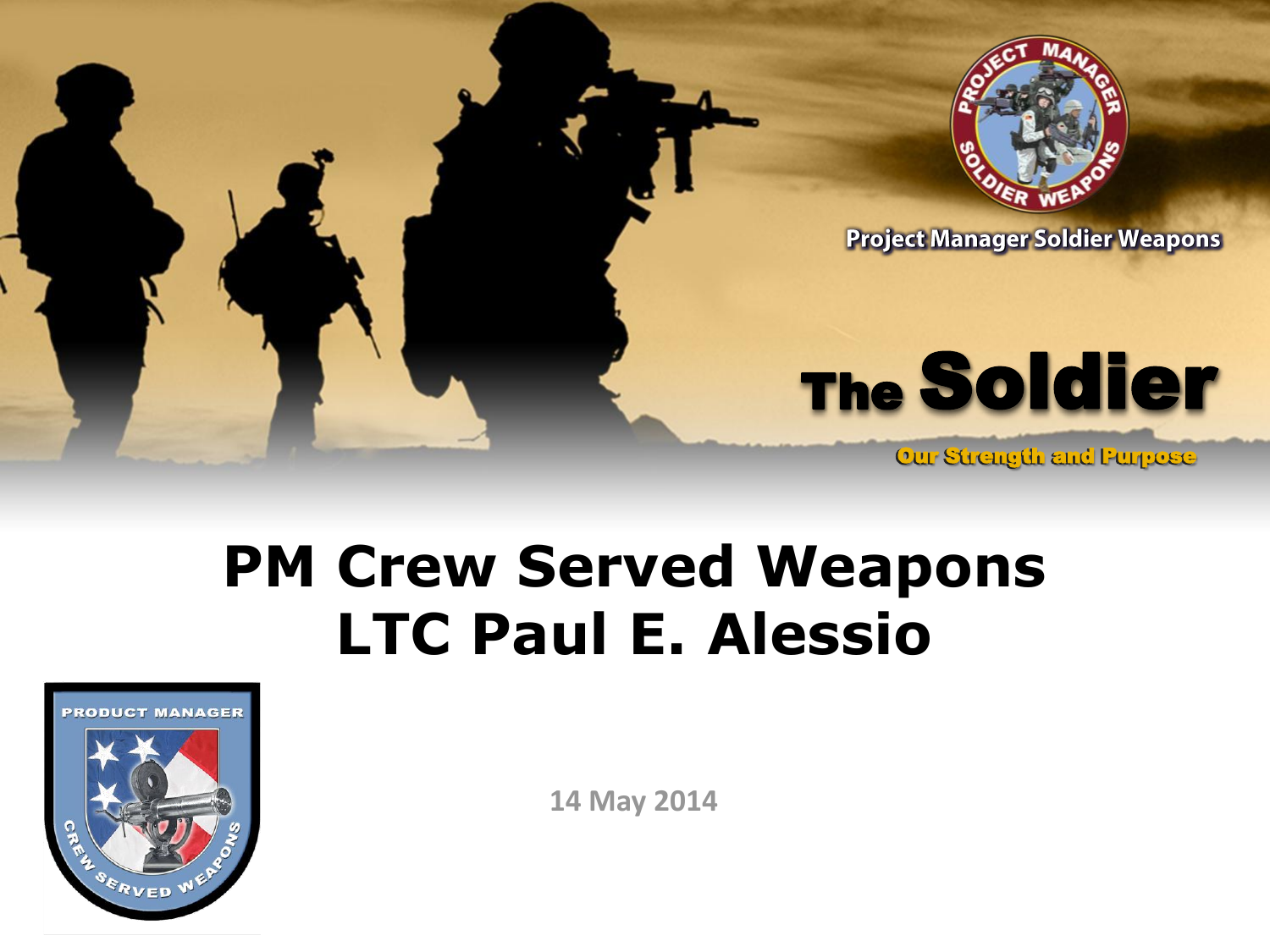

*"Provide premier Soldier weapons systems enabling battlefield dominance"*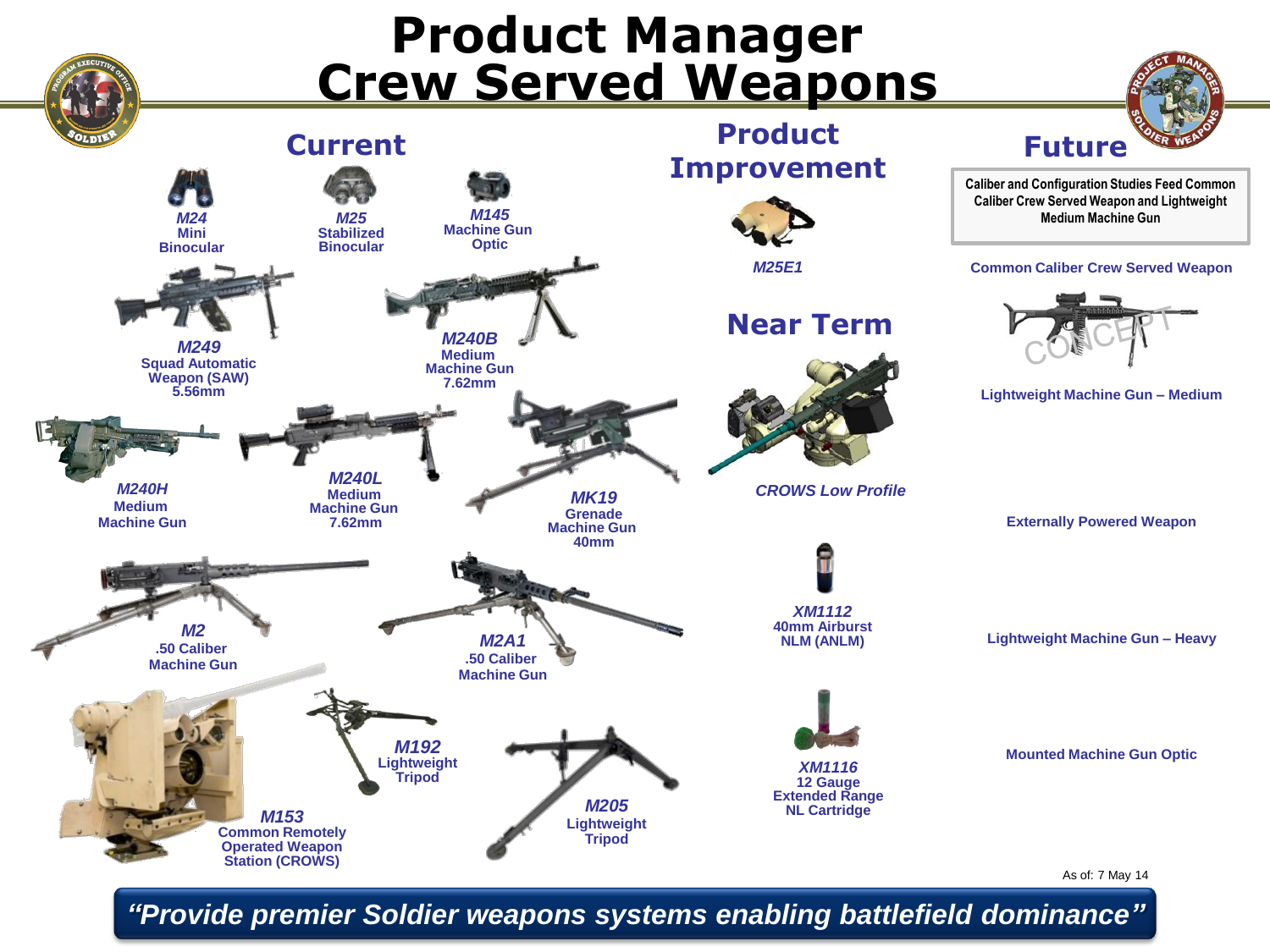



- •Near Term:
	- Continue to increase capability by introducing product improvements including advanced enablers (i.e., optics), lightweight materials, and ammunition improvements to legacy weapons.
	- Continue efforts to inform new requirements.
	- Support configuration study to establish better requirements reducing user error budget (Fire Control, Optics, Stabilized Mounts etc).
- Mid Term:
	- Integrate technology advances from S&T programs into current and next generation small arms systems.
	- Track and leverage S&T projects for solutions that meet Volume Effects gaps.
- •Far Term:
	- Apply emerging ("revolutionary") technologies to the design /development of totally new types of weapons including command/self guided systems and directed energy solutions if soldier portable.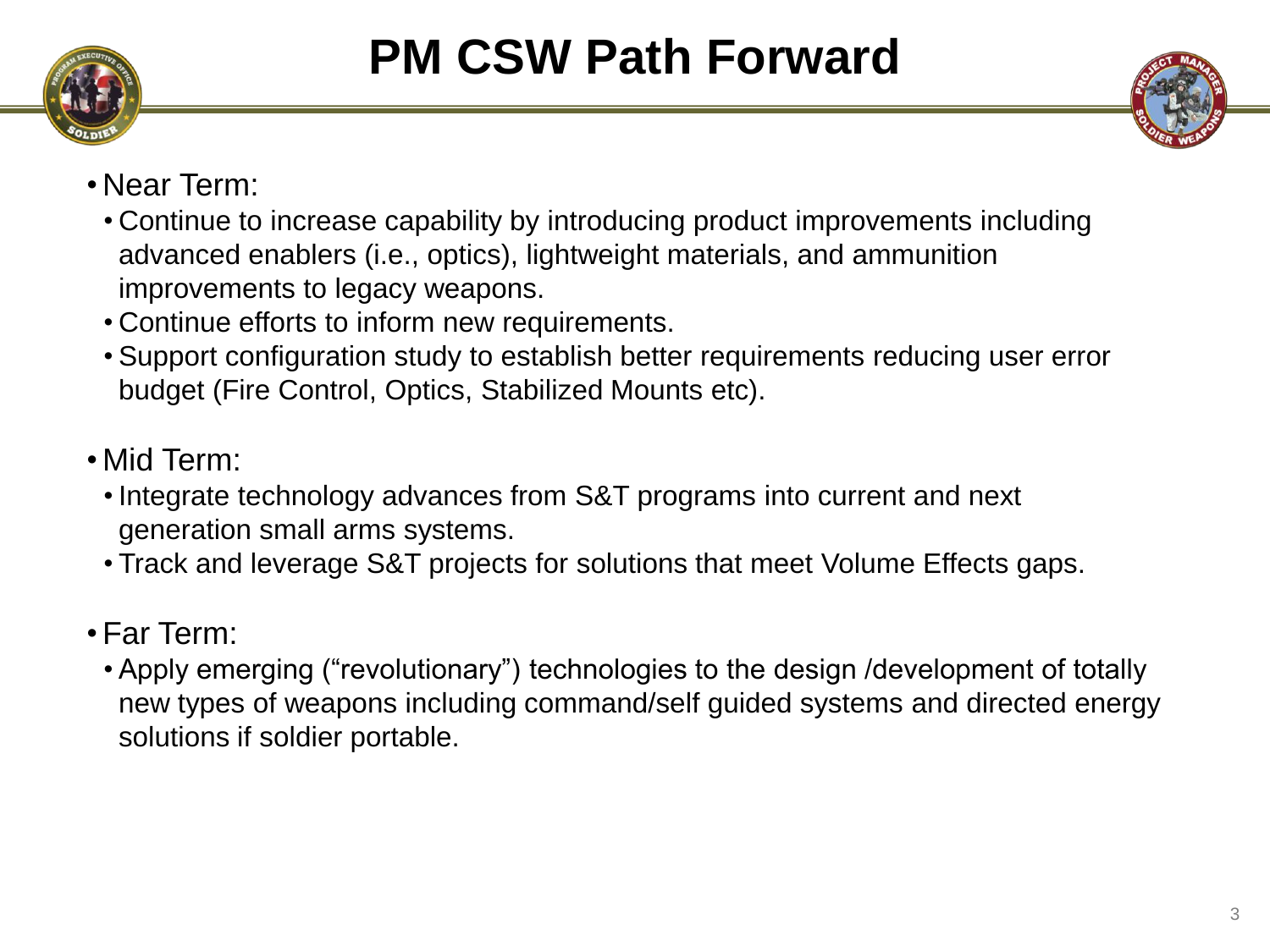



Back up Slide